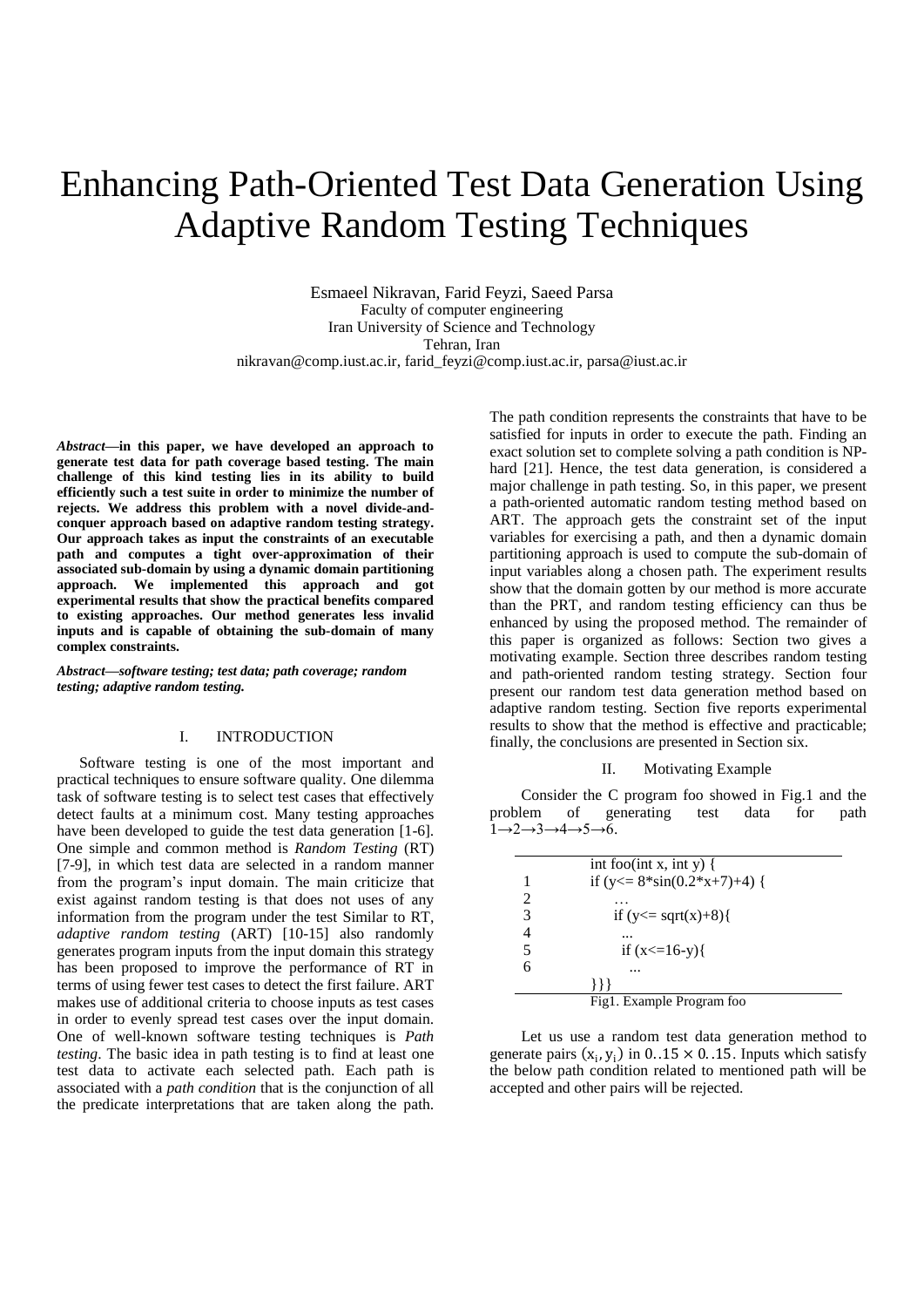$$
y \le 8 * sin(0.2 * x + 7) + 4
$$
  
and  $(y \le sqrt(x) + 8)$  and  $(x \le 16 - y)$  (1)

However, using RT is highly expensive as it generates a large number of invalid inputs and will reject them. In fact, by manually analyzing the program, we can see that the average probability of rejecting a pair is about %52 with this approach.

Symbolic analysis could be used to reduce the number of invalid inputs. To this aim, a *constraint solver* is required to solve the path condition and generate satisfying inputs. However, checking constraint satisfiability is undecidable and symbolic analysis potency is limited by the power of constraint solver. In fact, constraint solvers are unable to handle non-linear and very complex constraints, such as (1).

#### III. RELATED WORK

 Random testing is a basic and simple software testing technique, which selects test cases at random from the set of all possible program inputs. This method selects test cases, according to a uniform distribution strategy, that is, all program inputs have the same probability to be chosen as test cases. For example, for a program with two input variables  $x$  and  $y$ , their input domain  $\overline{D}$  can be represented as  $D=D_x \cup D_y$ , where  $D_x(D_y)$ , called variable domain, is a set of all values that input variable  $x(y)$  can hold. RT can be implemented just by selecting *x* and *y* from its domain at random, respectively, meaning when selecting *y* without paying attention on the value obtained for *x*. In other word, the two variable values are independently determined. Obviously, if the domain of *x* or that of *y* can be reduced, the test generation on the invalid domain can be avoided. Therefore, a key question of RT is how to get a precise input domain. If it is difficult to obtain a precise input domain, we hope to get the most approximate solution to the one.

*Path Random Testing* (PRT) that is proposed by Gotlieb et. al.[18-20] works like random testing with this difference that it selects test data at random to cover a given subset of paths according to a uniform probability distribution over the program's input domain. More specifically, PRT applied constraint propagation to get input domain along a given path, and then a path-oriented random test data generation was performed. The goal of constraint propagation was to shrink the finite variation domain of each variable in order to get an approximation of the solutions with respect to a set of constraints. The PRT algorithm took as inputs a set of variables, a constraint set corresponding to the path conditions of the selected path, and a division parameter *k* (a given parameter). The algorithm separated each variable domain into *k* equal subdomains. If the size of a variable domain could not be divided by *k*, the domain was enlarged until its size could be divided by *k.* By iterating this process over all the *n*  input variables, the input domain would be partitioned into  $k^{\overline{n}}$  sub-domains. The sub-domains that could not satisfy the path constraints would be omitted. As a result, some invalid inputs were removed, so the test generation efficiency could be increased.

Chan et al. [10-15] pointed out that failure-causing inputs tend to be clustered within the input domain. They even roughly classified failure patterns (i.e. patterns of failure causing inputs within the input domain) into the categories block, strip, and point. Based on this observation, they introduced Adaptive Random Testing (ART) which is designed to *evenly spread* test cases, because two nearby test cases have a high probability of either detecting no failure or detecting the same failure (pattern). As the concept of even spread can be implemented in different ways, several ART methods (algorithms) have been proposed [10-15]. Each of these approaches has its own strengths and weaknesses, regarding runtime and testing effectiveness.

Distance-based ART (D-ART) and Restriction-based ART (R-ART) are the first two attempts, which have significantly improved the fault-detection capability of RT. To further reduce the overhead of ART while keeping a high faultdetection capability, Chen et al., introduce a new ART method, namely ART through Iterative Partitioning (IP-ART) [16-17]. Conventionally, partitioning is a strategy to group elements having similar behaviors in some sense into the same sub-domain. IP-ART uses partitioning to identify a test case generation region, where inputs have higher chance of being far apart from all successful test cases. If such a test case generation region cannot be identified under current partitioning scheme, the input domain will be repartitioned using a finer partitioning scheme. Since IP-ART does not require the generation of extra candidates and avoids the distance computations and comparisons, it has much lower computational overhead while keeping a high fault-detection capability comparable to that of D-ART and R-ART. Based on the similarity that exists between failure patterns and path domain, we propose an approach (inspires from IP-ART and PRT) that obtain a tight overapproximation of sub-domain that values of it satisfy the path constraints.

# IV. THE PROPOSED APPROACH

 This section presents the main idea of our proposed approach. We present a method that performs PRT based on ART. The method takes as inputs a set of variables along with their variation domain, PC a constraint set corresponding to the path conditions of the selected path. We need to first decide the resolution of the grid for partitioning the input domain. The granularity of the grid has a severe effect on speed of search and precision of our method and obtained sub-domains. This is because, if the grid is too fine at the beginning, then many sub-domains will not be sufficiently far away from the invalid sub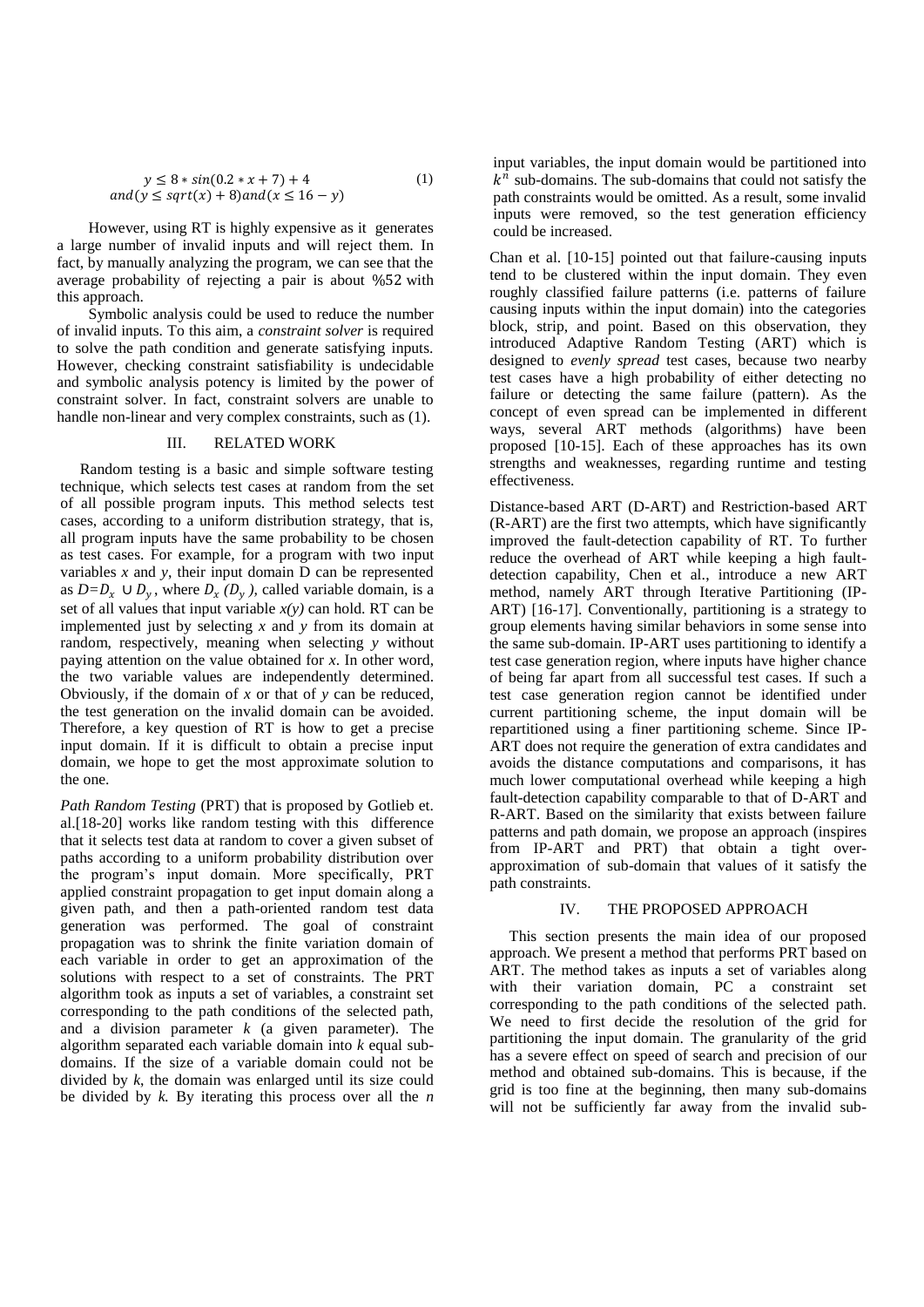domains (sub-domains that don't satisfy the PC). Hence, the algorithm starts with a coarse grid. If no valid domain is found and no candidate sub-domain (sub-domain that neither invalid nor adjacent) is available, then the current  $n \times n$  partitioning scheme will be discarded and a finer partitioning scheme using an  $(n+1)\times(n+1)$  grid will be applied to partition the input domain all over again. On the other hand coarse grained grid may give a sub-domain that it has till many invalid values that don't satisfy the PC.

To illustrate the basic idea of our approach, let us consider Fig. 2. It shows a square input domain of variables x, y such that  $x, y \in [0..15]$ . Assuming that the input domain is partitioned using a 4×4 grid. As a result, we get the 16 following sub-domains:

$$
D_1 = (x \in [0..3], y \in [12..15]),
$$
  
\n
$$
D_2 = (x \in [0..3], y \in [8..11]),
$$

…

 $D_{16} = (x \in [12..15], y \in [0..3])$ 

That form a partition of the (augmented) hypercuboid  $D =$  $(x \in 0.15, y \in 0.15)$ 

We know that the valid sub-domains that satisfy PC are  $D_2, D_3, D_4, D_6, D_7, D_8, D_{11}, D_{12}, D_{16}$ .



Fig. 2 Partitioning the input domain

# A. Finding first valid domain

 After partitioning the input domain space into smaller sub-domains, one of them, say,  $D_{10}$ , is randomly selected as the region for generating the first test case. A test case is randomly generated within this region, and sent to a function that checks satisfaction of PC with this test case. If the PC is satisfied with this test case, then we found the first valid sub-domain, and we go to the next step. In our example the test data that generated from sub-domain  $D_{10}$ can not satisfy the PC. Then the adjacent sub-domains surrounding  $D_{10}$  are marked as shown. So the sub-domains  $D_1$ ,  $D_2$ ,  $D_3$ ,  $D_4$ ,  $D_8$ ,  $D_{12}$ ,  $D_{16}$  are now the only remaining candidate cells and, therefore, the second test case will be

generated from this region. This process will be repeated until a valid sub-domain is detected or no sub-domains are left for consideration. If no accepted sub-domain is found and no candidate sub-domain is available, then the current 4×4 partitioning scheme will be discarded and a finer partitioning scheme using an 5×5 grid will be applied to partition the input domain all over again.

#### B. Path constraint testing function

 This function takes as input generated values of variables, as test cases, involved in path constraint. It consists of an *if-then* statement. The condition part of *'if'* statement is the PC and it returns TRUE if the constraints are satisfied, otherwise returns FALSE. Fig.3 represents the path constraint testing function for motivating example.

| BOOL TEST(int x,y)                                                                   |  |  |
|--------------------------------------------------------------------------------------|--|--|
|                                                                                      |  |  |
| Return( $(y \le 8 \cdot \sin(0.2 \cdot x + 7) + 4)$ & & $(y \le \sqrt{x}) + 8$ ) & & |  |  |
| $(x \le 16-y)$                                                                       |  |  |
|                                                                                      |  |  |

#### Fig.3 path constraint testing function

#### C. Finding other valid sub-domains

 After finding the first valid sub-domain, we can examine its neighbours for more valid sub-domains. To this end, we choose a test case from each of neighbor sub-domains and pass it to *path constraint testing function* to check whether it satisfies the path condition or not. It is important to note that the test case must be chosen from a region of a neighbor sub-domain that has common boundry with pre-identified valid sub-domain. When the function returns True, the subdomain is considered as valid, otherwise it will be discarded.

## V. EMPIRICAL RESULTS

We implemented proposed approach and compared it with RT and PRT [18]. All implementations take path conditions and domains as input parameters and provide a uniform random test suite as a result. To be fair, all implementations (PRT, RT and proposed approach) make use of the same random number generator. Our approach and PRT also come with an additional parameter n which is the grid resolution parameter defined in Section IV. When  $n = 1$ , the input domain is not divided and both proposed approach and PRT will performed same as RT. When  $n > 1$ , the domain space is partitioned into several sub-domains according to *n* and the method seeks to the first valid sub-domain using IP-ART method.

We evaluated our approach w.r.t PRT and RT on the foo program given in Fig. 1. All the experimental results were computed on a 2.4 GHz Intel Core Duo with 4GB of RAM. Fig. 4 reports on the results obtained for the path  $1 \rightarrow 2 \rightarrow 3 \rightarrow 4 \rightarrow 5 \rightarrow 6$  in the foo program by regularly increasing the desired length of the random test suite. Fig. 4